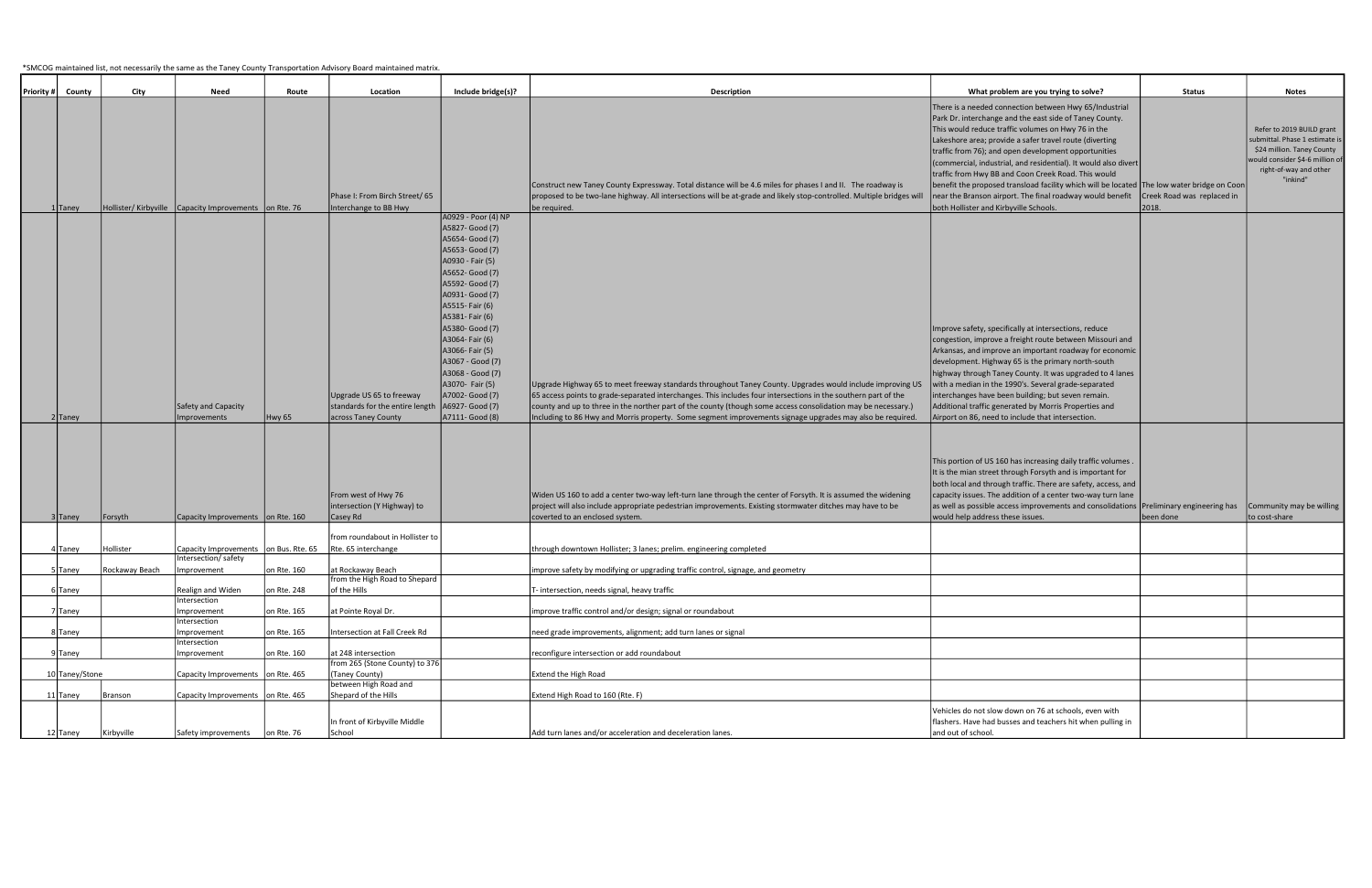| Priority # County | City                | Need                                                  | Route           | Location                                           | Include bridge(s)? | <b>Description</b>                                                                                                                                                                                                                   | What problem are you trying to solve?                                                                                    | <b>Status</b>                       | <b>Notes</b>                                            |
|-------------------|---------------------|-------------------------------------------------------|-----------------|----------------------------------------------------|--------------------|--------------------------------------------------------------------------------------------------------------------------------------------------------------------------------------------------------------------------------------|--------------------------------------------------------------------------------------------------------------------------|-------------------------------------|---------------------------------------------------------|
|                   |                     |                                                       |                 |                                                    |                    |                                                                                                                                                                                                                                      | There is a needed connection between Hwy 65/Industrial<br>Park Dr. interchange and the east side of Taney County.        |                                     |                                                         |
|                   |                     |                                                       |                 |                                                    |                    |                                                                                                                                                                                                                                      | This would reduce traffic volumes on Hwy 76 in the                                                                       |                                     |                                                         |
|                   |                     |                                                       |                 |                                                    |                    |                                                                                                                                                                                                                                      | Lakeshore area; provide a safer travel route (diverting                                                                  |                                     |                                                         |
|                   |                     |                                                       |                 |                                                    |                    |                                                                                                                                                                                                                                      | traffic from 76); and open development opportunities                                                                     |                                     |                                                         |
|                   |                     |                                                       |                 |                                                    |                    |                                                                                                                                                                                                                                      | (commercial, industrial, and residential). It would also divert<br>traffic from Hwy BB and Coon Creek Road, providing an |                                     |                                                         |
|                   |                     |                                                       |                 |                                                    |                    |                                                                                                                                                                                                                                      | alternative to Coon Creek Road in high water conditions.                                                                 |                                     |                                                         |
|                   |                     |                                                       |                 |                                                    |                    | Construct new Taney County Expressway. Total distance will be 4.6 miles for phases I and II. The roadway is                                                                                                                          | This would benefit the proposed transload facility which will The low water bridge on Coon                               |                                     |                                                         |
| 13 Taney          |                     | Hollister/Kirbyville Capacity Improvements on Rte. 76 |                 | Phase II: BB Hwy to Hwy 76 in<br>Kirbyville        |                    | proposed to be two-lane highway. All intersections will be at-grade and likely stop-controlled. Multiple bridges will<br>be required.                                                                                                | be located near the Branson airport. The final roadway<br>would benefit both Hollister and Kirbyville Schools.           | Creek Road was replaced in<br>2018. |                                                         |
|                   |                     | Maintenance/Taking                                    |                 |                                                    |                    |                                                                                                                                                                                                                                      |                                                                                                                          |                                     | \$32 million cost estimate.                             |
|                   |                     | Care of the System,<br>Economic Development,          |                 |                                                    |                    |                                                                                                                                                                                                                                      |                                                                                                                          |                                     | MoDOT led effort for                                    |
|                   | Unincorporated      | Freight, Aging                                        |                 | Table Rock Lake Bridge (Long                       |                    |                                                                                                                                                                                                                                      |                                                                                                                          |                                     | preliminary engineering plans.                          |
| 14 Taney          | <b>Taney County</b> | Infrastructure                                        |                 | Creek Arm)                                         | Yes                | Bridge Replacement due to aging infrastructure. Significant data already on file.                                                                                                                                                    |                                                                                                                          |                                     |                                                         |
|                   |                     |                                                       |                 |                                                    |                    |                                                                                                                                                                                                                                      | This is a dangerous intersection. It is hard to pull out from                                                            |                                     |                                                         |
|                   |                     |                                                       |                 |                                                    |                    |                                                                                                                                                                                                                                      | the stop sign, people cut the corner into the turn lane off of                                                           |                                     |                                                         |
|                   |                     | Safety, Economic                                      |                 |                                                    |                    |                                                                                                                                                                                                                                      | F to 160. There have been multiple accidents at this<br>intersection. A round-about would be beneficial here for an      |                                     | The City is possibly open to                            |
|                   |                     | Development,                                          |                 |                                                    |                    |                                                                                                                                                                                                                                      | even flow of traffic in turn making it much safer. Also, it                                                              |                                     | cost sharing.                                           |
|                   |                     | Congestion/Traffic                                    | State Hwy F and |                                                    |                    |                                                                                                                                                                                                                                      | would be an upgrade of our area and could potentially help                                                               |                                     |                                                         |
| 15 Taney          | Merriam Woods       | Management                                            | 160             |                                                    |                    | New intersection needs to be constructed to increase safety and decrease accidents.                                                                                                                                                  | our economic development.                                                                                                |                                     |                                                         |
|                   |                     |                                                       |                 |                                                    |                    |                                                                                                                                                                                                                                      | Dangerous intersection. When pulling out from Highway                                                                    |                                     |                                                         |
|                   |                     |                                                       |                 |                                                    |                    |                                                                                                                                                                                                                                      | 176 onto 160 there are times when you have to wait for a<br>long time to go. Then when you do vehicles can come up on    |                                     |                                                         |
|                   |                     | Safety, Economic                                      |                 |                                                    |                    |                                                                                                                                                                                                                                      | you pretty quick. I believe making it a round about here                                                                 |                                     | The City is possibly open to<br>cost sharing.           |
|                   |                     | Development,                                          |                 |                                                    |                    |                                                                                                                                                                                                                                      | would make it much safer and let traffic flow much easier.                                                               |                                     |                                                         |
|                   |                     | Congestion/Traffic                                    | State Highway   | Intersection of State Highway                      |                    |                                                                                                                                                                                                                                      | do believe also that it could potentially be good for our                                                                |                                     |                                                         |
| 16 Taney          | Merriam Woods       | Management                                            | 160 and 176.    | 160 and 176.                                       |                    | Construct new intersection. There is a long wait time to pull out and vehicles come up quickly.                                                                                                                                      | economic growth.                                                                                                         |                                     |                                                         |
|                   |                     |                                                       |                 |                                                    |                    | Hwy 86 in Ridgedale has experienced a dramatic increase in traffic volume over the past several years. The roadway                                                                                                                   |                                                                                                                          |                                     |                                                         |
|                   |                     |                                                       |                 |                                                    |                    | has been a major tourist route from Branson around the Table Rock Lake to Kimberling City, Branson West and                                                                                                                          |                                                                                                                          |                                     |                                                         |
|                   |                     |                                                       |                 |                                                    |                    | returning to Branson on Hwy 76. An increase in Commercial and residential development has more than doubled                                                                                                                          |                                                                                                                          |                                     |                                                         |
|                   |                     |                                                       |                 |                                                    |                    | the vehicular traffic. The roadway is basically a "country road" that was not designed to handle large numbers of                                                                                                                    |                                                                                                                          |                                     |                                                         |
|                   |                     |                                                       |                 |                                                    |                    | commercial trucks and private vehicles. The communities bordering Hwy 86 were primarily comprised of retired<br>individuals but that has gradually changed to a mix of working families who need to travel to work on a daily basis. |                                                                                                                          |                                     |                                                         |
|                   |                     |                                                       |                 |                                                    |                    | In addition, the Big Cedar family (J. Morris) of attractions continues to expand adding significantly to the traffic load.                                                                                                           |                                                                                                                          |                                     |                                                         |
|                   |                     | Safety,                                               |                 |                                                    |                    | There are buses (and private vehicles) transporting Big Cedar guests between 6 different attractions along Hwy 86.                                                                                                                   |                                                                                                                          |                                     |                                                         |
|                   |                     | Maintenance/Taking                                    |                 |                                                    |                    | The high number of hills, blind turns, private drives, side roads and an excessive number of speeders have all                                                                                                                       |                                                                                                                          |                                     |                                                         |
|                   |                     | Care of the System,<br>Economic Development,          |                 |                                                    |                    | combined to create a nightmare for local residents. The severity of the danger is only identified when you poll<br>residents to identify "near misses". These incidents are not recorded anywhere and are staggering in number.      |                                                                                                                          |                                     |                                                         |
|                   |                     | Congestion/Traffic                                    |                 |                                                    |                    | Specifically, vehicles crossing the centerline, making left hand turns, illegal passing and sight seeing are primary                                                                                                                 | Incresed traffic and congestion along roadway, specifically                                                              |                                     |                                                         |
| Taney             | Ridgedale           | Management, Freight                                   | Hwy 86          | from Hwy 65 to Stone Co line                       |                    | contributors.<br>All streets have not been taken care of for 10 plus years. With small city and very limited income we can not                                                                                                       | at intersections. Want improved safety.                                                                                  | resident submitted                  |                                                         |
| Taney             | Merriam Woods       | Congestion/Traffic<br>Management, Safety              | Citywide        | Citywide                                           |                    | upgrade roads.                                                                                                                                                                                                                       | Poor road conditions.                                                                                                    |                                     | Local Roads                                             |
|                   |                     | Safety,                                               |                 |                                                    |                    |                                                                                                                                                                                                                                      |                                                                                                                          |                                     |                                                         |
|                   |                     | Congestion/Traffic                                    |                 | W. 76 Country Blvd from                            |                    |                                                                                                                                                                                                                                      |                                                                                                                          |                                     | Local Roads. Estimated                                  |
|                   |                     | Management,<br>ADA/Accessibility                      |                 | Shepherd of the Hills<br>Expressway to Gretna Road |                    |                                                                                                                                                                                                                                      |                                                                                                                          |                                     | cost: \$64M. Willing to<br>participate in costs through |
|                   |                     | Compliance,                                           |                 | and then from Presley's                            |                    |                                                                                                                                                                                                                                      | Average daily traffic - 23,700 Truck Traffic - 710. managing                                                             |                                     | grant funding, and                                      |
|                   |                     | Bike/Pedestrian,                                      | W. 76 Country   | Theater to Fall Creek Road                         |                    |                                                                                                                                                                                                                                      | traffic congestion, increasging safety, improving access and                                                             |                                     | community improvement                                   |
| Taney             | Branson             | Economic Development   Blvd                           |                 | intersection                                       |                    |                                                                                                                                                                                                                                      | mobility                                                                                                                 |                                     | district funds.                                         |
|                   |                     |                                                       |                 |                                                    |                    |                                                                                                                                                                                                                                      |                                                                                                                          |                                     | Estimated cost: \$4M.                                   |
|                   |                     | Safety,                                               |                 |                                                    |                    |                                                                                                                                                                                                                                      |                                                                                                                          |                                     | Willing to participate in                               |
|                   |                     | Congestion/Traffic                                    |                 |                                                    |                    |                                                                                                                                                                                                                                      |                                                                                                                          |                                     | costs through Tourism tax                               |
|                   |                     | Management,                                           |                 |                                                    |                    |                                                                                                                                                                                                                                      |                                                                                                                          |                                     | funds and possible grant                                |
|                   |                     | ADA/Accessibility<br>Compliance,                      |                 | Historic Downtown Branson -                        |                    |                                                                                                                                                                                                                                      | Traffic congestion due to tourism. Improve intersections,                                                                |                                     | funding. Prelimary<br>plans/designs: Not of             |
|                   |                     | Bike/Pedestrian,                                      |                 | Main Street to Branson Landing                     |                    |                                                                                                                                                                                                                                      | provide better traffic control through traffic calming and                                                               |                                     | Phases 4 and 5. Phases 1-3                              |
| Taney             | Branson             | <b>Economic Development</b>                           |                 | Boulevard                                          |                    | Historic Downtown Branson - Main Street to Branson Landing Boulevard sidewalk & traffic lane improvements                                                                                                                            | better safety for pedestrians.                                                                                           |                                     | have been completed                                     |